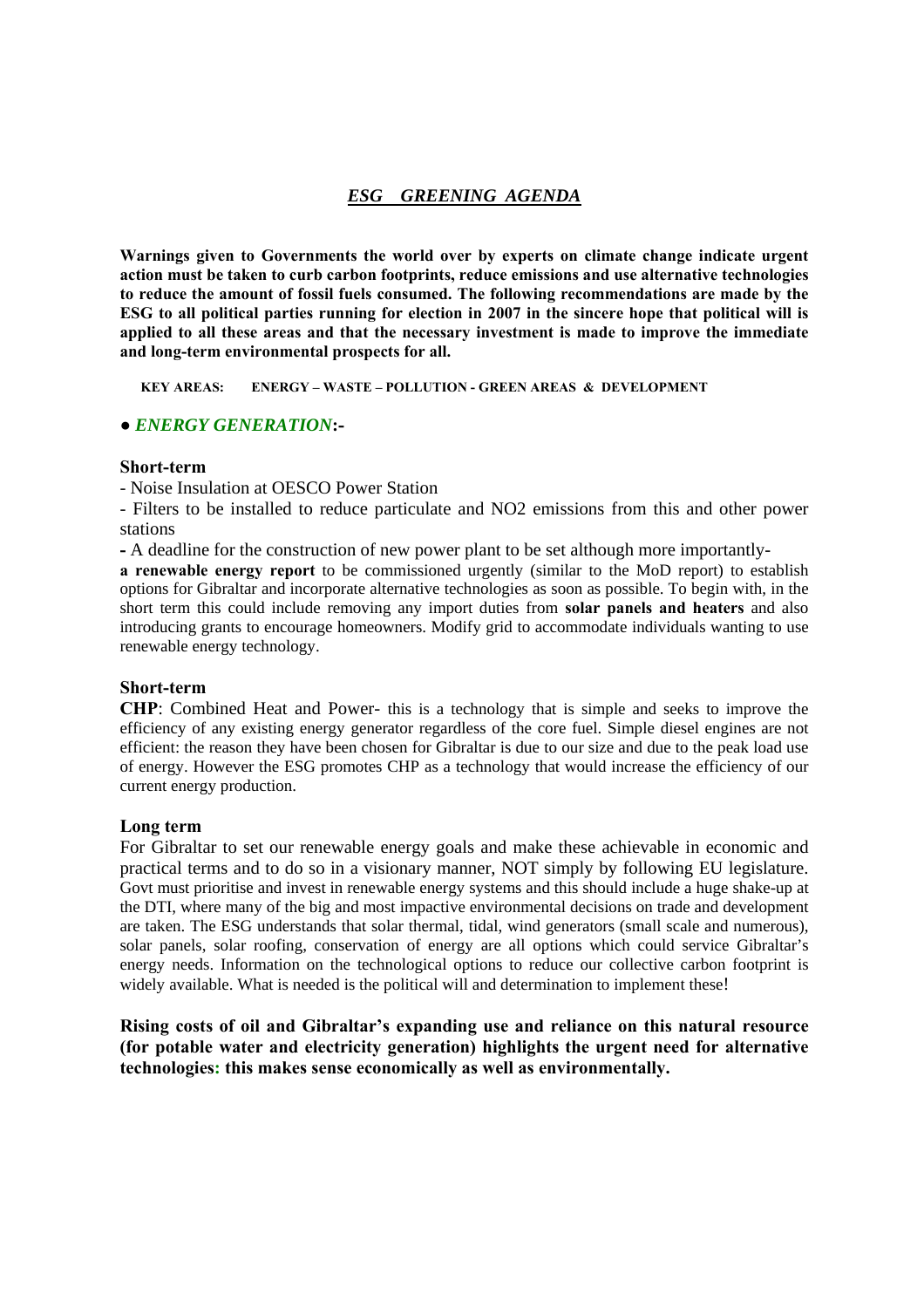# **●** *WASTE:*

### **Short-term:**

### **Clear guidelines on rubbish disposal and improved facilities**

**Recycling points for all waste** - Need to set up recycling facilities to foster sense of value in waste and ensure it can be re-used (makes economic and environmental sense).

### **Immediate**

- **the construction of a modern environmental waste park/facility** to be prioritised by the elected Govt as promised by the Minister for the Environment in 2005 after the  $1<sup>st</sup>$  Clean Up the World Campaign. Subsequent campaigns in 2006 and 2007 have shown that waste and littering as well as illegal dumping by contractors is as big an issue today as it was then demanding for action to be taken by policy makers, services and agencies and supported by the community.

# **Immediate**

**- facilities** at the City Dump, Old Incinerator Site or Buena Vista to receive paper and cardboard and ensure this is then recyclable once it reaches Los Barrios which it currently IS NOT

- Introduce a **practical litter and waste policy** to manage and target the serious issues highlighted by the Clean Up the World campaign which in 2007 saw 500 volunteers collect 70 tons of mixed waste from our coastlines, green areas and underwater sites. This to include fining, educational campaign and increased facilities

- set up **recycling bins** with no more delay coupled with an awareness campaign to ensure people will use these properly once they are in place

**! Short to long term**:- Plans for a new incinerator to be made public with details of the life cycle assessment made on waste disposal management for Gibraltar and reasons for this decision. We currently send our waste to Los Barrios in Spain which separates rubbish for onward recycling. It would make sense to increase the recyclable element of our rubbish by separating at this end in proper facilities. The ESG welcomes open debate both with Government and contractors and agencies to discuss waste management as this is an issue of collective responsibility and involves and affects the entire community. Gibraltar residents already produce twice the amount of rubbish per person than the UK resident, which already fares poorly compared to some of its European neighbours. **ESG will submit a report on CUTW findings with recommendations for progress in this urgent matter**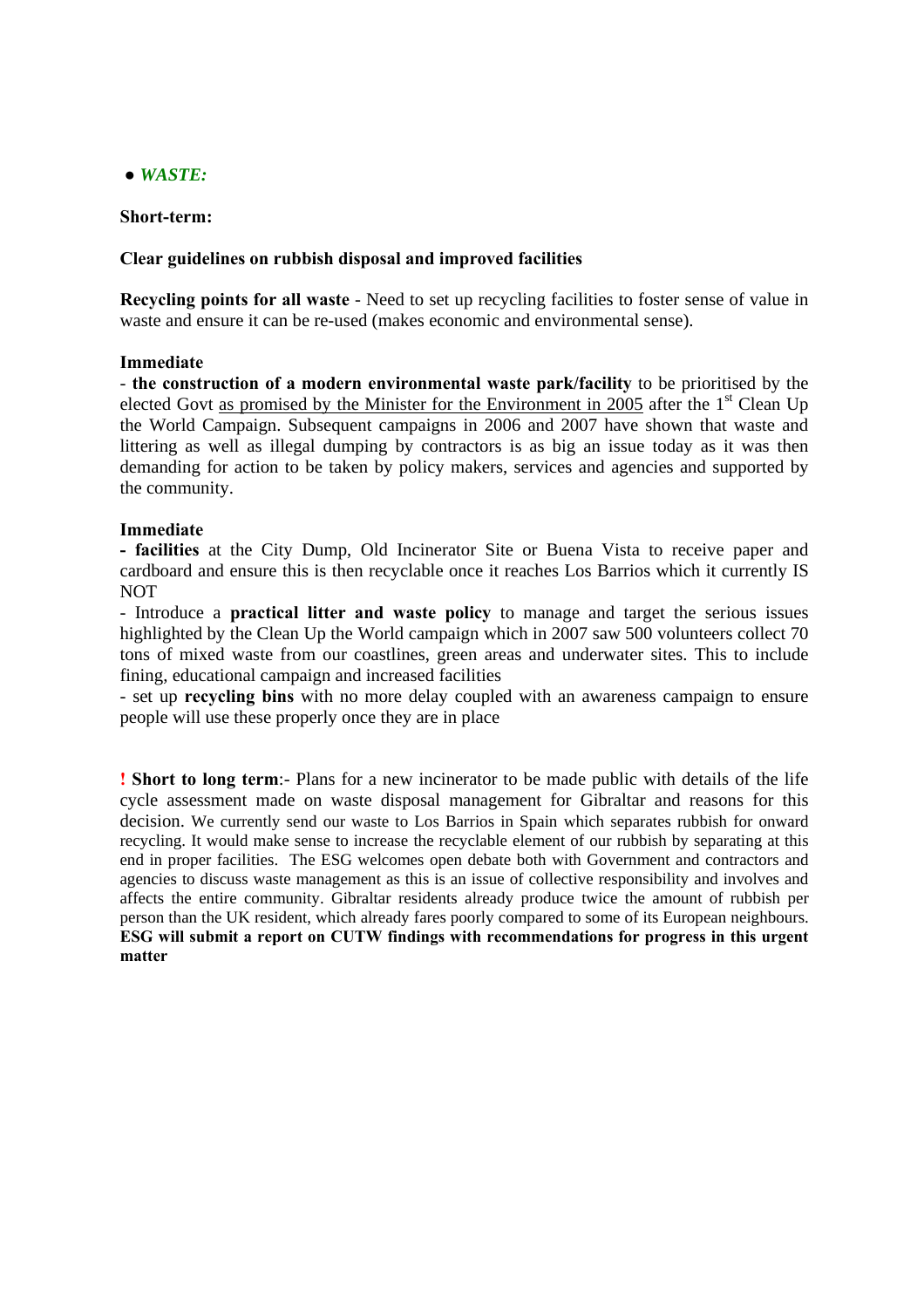### **●** *POLLUTION*

**Because of the growing scientific evidence of pollution effects on health it is a Governments duty to try and eliminate and reduce all avoidable sources of pollution over and above EU requirements. Gibraltar's unique situation results in closer than usual proximity to sources of heavy pollution from power plants, bunkering fumes, traffic emissions, etc which makes pollution reduction measures all the more necessary.** 

# **- Short-term**

!- **Bunkering fumes** and other impacts from intense marine activity, such as potential collisions, need to be addressed. The implementation of **vapour recovery systems** should be made conditional to all fuel activity to minimise harmful fumes. The ESG submitted technical solutions to Government 9 months ago. It is hoped that any future Govt will support the need for bunkering companies to invest in this technology without further delay. A hotline should also be set up with an answering service to ensure complaints about fumes are recorded.

**! Transport and Traffic emissions -** Traffic is clearly a crisis at the moment - Focus should be on reducing vehicular traffic and associated fumes by encouraging healthier forms of transport/mobility- needs a sustained Government campaign, promotion, disincentives, and alternatives - For all political parties to give due regard to a detailed document prepared by the ESG, GONHS and FoE/Gib under the "**In Town Without My Car" campaign** with recommendations and potential solutions submitted to the Minister for the Environment in 2007 and available on the ESG website: www.esg-gib.net -

#### **Short-term**

! **Bay Pollution** - Gibraltar Government to support the ESG's complaint to the European Commission regarding the dangerous operational standards of the **CEPSA Oil Refinery** and associated petrochemical installations - MEP's and now MP's from the UK are lending support to what is clearly a regional environmental problem.

#### **Short-term**

!-**Epidemiological studies** - Urgent need for independent, **cross-border epidemiological (health) studies** to be carried out to establish links between industrial pollution and elevated mortality rates in the bay. A bay wide petition of close to 14,000 signatures was handed to the Gibraltar Government and to the Spanish authorities in 2007 as part of a sustained campaign by a 14 strong cross border coalition of NGO's and various other organisations (**Plataforma for Epidemiological Studies).** 

### **Short to long-term**

**Environmental Agency** to be invested with independent powers to regulate private and Government activity - and appoint the agency with specific goals to assess the health effects from chronic pollution sources in Gibraltar (not only comply with EU legislation)

This can be only happen if the Agency is charged with actively working towards the elimination of all avoidable pollution sources.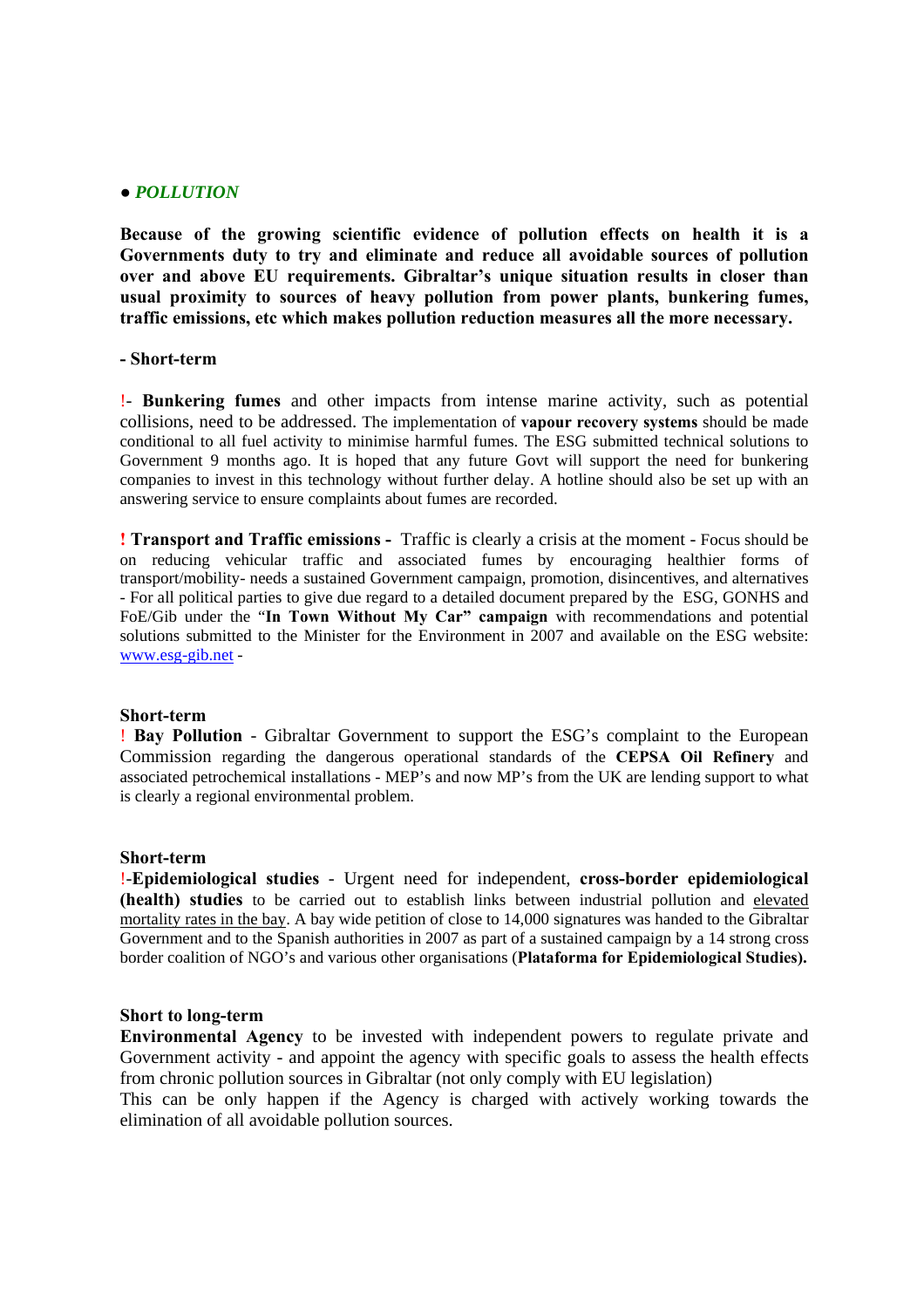### **●** *GREEN AREAS:*

# **Short term: Upper Rock Management Plan-**

GONHS was commissioned to produce an Upper Rock Nature Reserve Management and Action Plan which was completed and submitted for consideration in 2005. Measures such as Wardens and Ape management measures contained therein are among several measures which are clearly essential and should be implemented without further delay

-**Protection** of existing green areas and inclusion of new green areas in heavily concreted areas throughout Gibraltar essential both for our biodiversity as well as quality of life for the resident population

-**Enforcement** of Nature Protection laws in Gibraltar

-GSD Government had pledged to launch **tree replanting schemes** which would be extremely welcome

# **●** *DEVELOPMENT*

### **Short to long-term**

Greening up of our urban areas and roads, green buildings, roofs, energy and water conservation measures to be introduced without delay. Public DPC meetings to be introduced.

### **Short to long-term**

-**Green building measures** to be legislated into existing protocols and regulations.

We have lost opportunities with the several large constructions currently underway in Gibraltar but could apply these to the Eastside development as well as the new airport, for example as well as all future projects under consideration at present.

- **Development plan** for Gibraltar. This has been called for by the ESG for many years now and its recent publication is therefore appreciated. However, given that the previous plan was produced in 1991 and that 16 years have since passed - together with the intense level of building and reshaping of Gibraltar's infrastructure, this development plan is reporting on decisions which have already been taken - not providing much space if any for public participation. Lack of green areas, protection of trees and old buildings, impact on roads, and non-implementation of green building measures by Gibraltar authorities to developers have caused many micro environments around Gibraltar to be radically altered often with little sensitivity. The proposal by ESG and other NGO's for open DPC meetings could ensure that specific and unpopular developments and major projects would not get the green light.

**- Gibraltar's unique situation requires unique solutions.** The community should be involved in all major decisions. Another important issue is for the need to **carry out an EIA for all new developments** to check the impact of the "existing environment" on new developments, something not currently required.**Some examples:** *residential developments, schools, playgrounds etc. have been set up in completely inappropriate areas such as next to Dockyard, power stations, airport, waste oil plants and main arterial roads.*